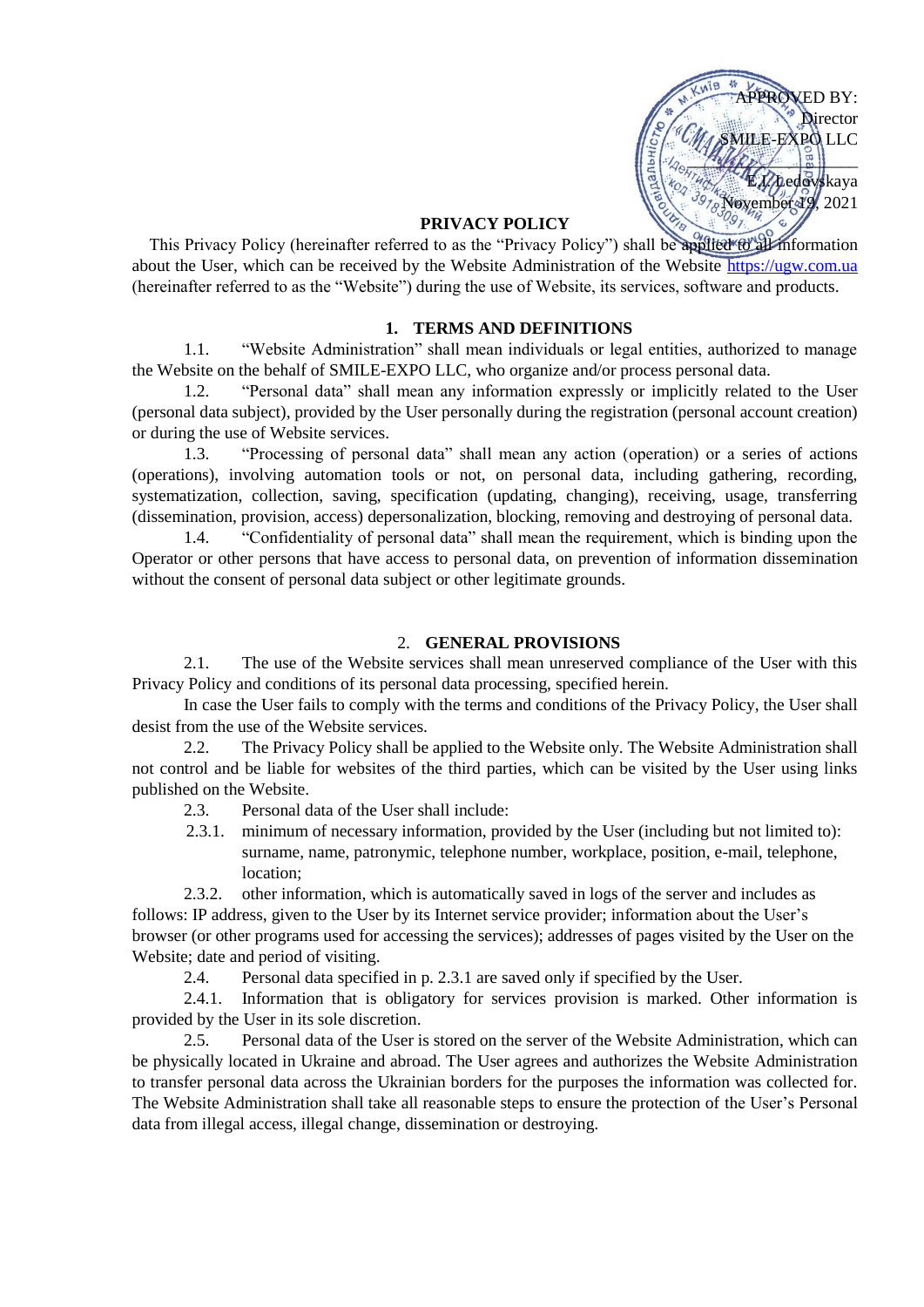2.6. The rights and obligations of the Website User is subject to the Law of Ukraine "On Personal Data Protection" № 2297-VI., dated June 01, 2010.

# **3. PURPOSES OF USERS' PERSONAL DATA PROCESSING**

3.1. The Website Administration shall store and keep only the Personal data that is necessary for service rendering, execution of agreements and contracts with the User, feedback.

3.2. The Website shall process User's Personal data only for purposes as follows:

3.2.1. identifying of the User, registered on the Website, ordering options and/or making Agreements remotely;

3.2.2. providing the access to personalized Website resources to the User;

3.2.3. arranging feedback and communication with the User, including notification and message sending regarding the use of the Website, provision of services, processing User's requests and applications;

3.2.4. determining User's location to ensure safety and prevent fraud;

3.2.5. ensuring validity and integrity of Personal data, provided by the User;

3.2.6. creating personal account to make orders, in case the User gives its consent for it;

3.2.7. notifying the Website User about the status of orders;

3.2.8. processing and receiving payments, confirming taxes or tax concessions, payment contestation;

3.2.9. providing the User with efficient clients and technical support if problems regarding the use of the Website arise;

3.2.10. providing the User with information about service updates, special offers, information on prices, newsletter or other information on the behalf of the Website or partners of the Website, etc., providing that the User gives its consent for it;

3.2.11. providing the User with the access to websites or services of the Website partners.

# **4. TERMS AND CONDITIONS OF PERSONAL DATA PROCESSING**

4.1. Processing of the User's personal data shall be carried out without any time limits, in any legal way, including its carrying out in personal data information systems, applying means of automation or without applying such means, in accordance with the Law of Ukraine "On Personal Data Protection" № 2297-VI., dated June 01, 2010.

4.2. The Website shall have the right to transfer the User's Personal data to the third parties on the occurrence of any of the following:

4.2.1. The User gives its consent for such actions;

4.2.2. Such transfer is necessary for the use of particular service by the User or for executing particular agreement or contract with the User;

4.2.3. Such transfer is subject to applicable law in accordance with the procedure established by the law, including: obtaining an official request from law enforcement agencies, executing judgement, preventing fraud, protecting users' rights, etc.

4.3. The Website Administration shall take necessary organizational and technical measures to protect the User's Personal data from unauthorized or accidental access, destroying, modification, blocking, copying, dissemination, as well as from other illegal actions of the third parties, including:

4.3.1. the use of cryptographic protocol SSL, ensuring the security of connection and transfer of encrypted data;

4.3.2. regular updating of services and management systems of the Website and its content;

4.3.3. regular tests for malicious codes;

4.3.4. the use of private virtual server for hosting the Website.

4.4. The Website Administration shall ensure the Confidentiality of personal data, not to disclose it without the prior written consent of the User, as well as not to sell, exchange, publish or disclose in other possible way the User's Personal data, except as provided in this Privacy Policy.

4.5. The Website Administration shall block Personal data of the relevant User from the moment of receiving the request of the User or its authorized representative or authorized body on the protection of the rights of personal data subjects for the verification period in case of revealing unreliable personal data or illegal actions.